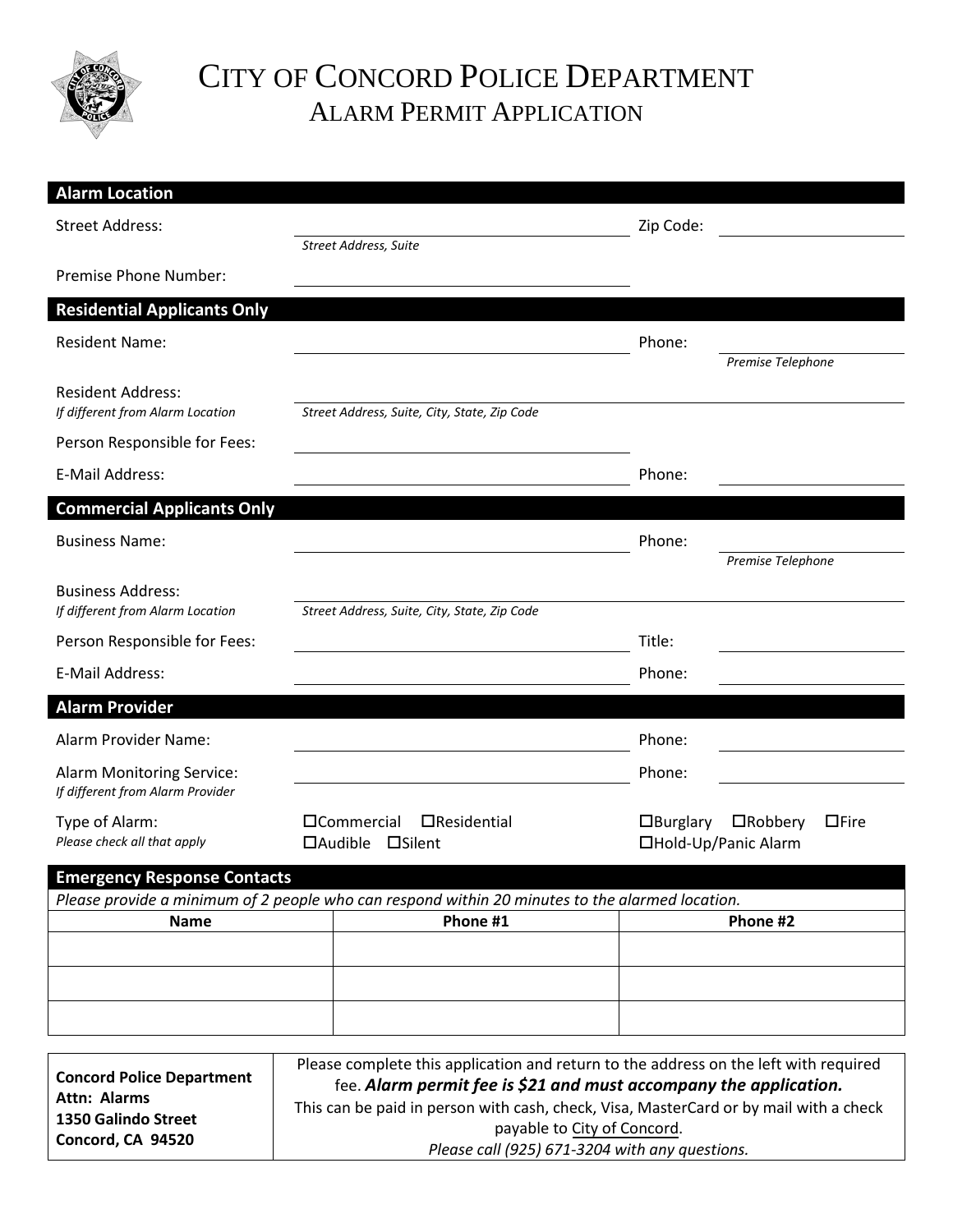- 2. A false alarm shall not be charged against a permittee if it can be determined that the alarm was activated by a telephone line problem or a utility power outage lasting more than four (4) hours.
- B. Service charges authorized in Section 6404A of this chapter will be set in an accelerating scale determined by the frequency of false alarms after the authorized false alarm standard is met as set forth in the resolution establishing fees and services for various municipal services. Service charges shall be due within fifteen (15) days of the billing date.
- C. Alarm System Fees
	- 1. Alarm System Use Permit Fee **\$21.00**
	- 2. False Alarm Service Charges
		- a. False alarm 4, 5 and 6 in any 60 day period - **\$135.00**
		- b. False alarm 9, 10 and 11 in any 360 day period - **\$135.00**
		- c. False alarm 7 and 8 in any 60 day period - **\$270.00**
		- d. False alarm 12 and 13 in any 360 day period - **\$270.00**
		- e. Each additional false alarm after the 8th in any 60 day period - **\$401.00**
		- f. Each additional false alarm after the 13th in any 360 day period - **\$401.00**

### *Section 6405*

### **Backup Power Supply**

- A. All alarm systems shall be supplied with an uninterruptable power supply in a manner that failure or interruption of normal electrical service shall not activate the alarm system.
- B. The backup power supply shall be capable of at least four (4) hours of operation.
- C. All alarm systems installed prior to the enactment of this ordinance shall be required to comply with this section within six (6) months of the date the ordinance becomes effective.

### *Section 6406*  **Impermissible Systems and Uses**

- A. No person shall use or operate, cause to be used or operated, arrange, adjust, program or otherwise provide for or install, any device or combination of devices that will, upon activation, either mechanically, electrically, or automatically, or by other means initiate the intrastate calling, dialing or connection to any police number line or instrument assigned to the Concord Police Department.
- B. No person shall operate or use any alarm system that emits a sound similar to that of an emergency vehicle, siren or civil defense warning system.
- C. No person shall use or operate any alarm system that emits an exterior audible sound when such emission does not automatically cease within fifteen (15) minutes.
- D. No person shall operate or use a burglary alarm system for any other purpose than detecting and reporting an unauthorized entry upon the property protected by the system, or operate or use a robbery alarm for any other purpose than reporting a robbery.

# *Section 6407*

#### **Appeals** A. Any person:

- 
- 1. Denied an alarm use permit,
- 2. Whose alarm use permit has been revoked;
- 3. Denied an alarm use permit reissuance,
- 4. Who has received an alarm service charge assessment;
- may appeal the action in writing to the Chief of Police.
- B. Within five (5) days of receipt of an appeal, the Chief of Police shall render a written decision on the appeal. If the appeal is denied, such decision shall be effective immediately upon service to the applicant/ permittee or shall be effective ninety-six (96) hours after being deposited in the course of transmission with the United States Postal Service.

C. If the permittee or applicant is dissatisfied with action of the Chief of Police, such applicant or permittee may appeal such action to the City Council pursuant to Section 2901 of this code.

### *Section 6408*

### **Liability Limitation**

A. The City shall be under no duty or obligation to alarm use permittees or any other persons by reason of any provision of this chapter. This includes, but is not limited to, any defects in police alarm boards, or delays in transmissions and/or responses to an alarm call.

### *Section 6409*  **Penalties**

A. Violations of this chapter, unless specifically identified herein, are deemed infractions and may be punishable in accordance with Section 1202 of this code.

# **How to Reduce False Alarms**

- 1. Be sure to have a good quality alarm system that has been installed by a licensed alarm company.
- 2. Be sure that all of your employees are familiar with how your alarm system works.
- 3. Have your alarm system tested on a regular basis.

The Concord Police Department will assist you in any way with your alarm needs as well as give you further ideas on crime prevention, at your request.

Remember to provide the police with at least three people we can contact after hours in case of any emergency and be sure to keep this list current. In this way, we can assist you in caring for your business or home.



# False Alarms

City Ordinance 86-9



Prepared as a public service by:

Concord Police Department 1350 Galindo Street Concord, CA 94520

Police Emergency: 911 Fire/Ambulance: 911 Police Business: 671-3220 Crime Prevention: 671-3200